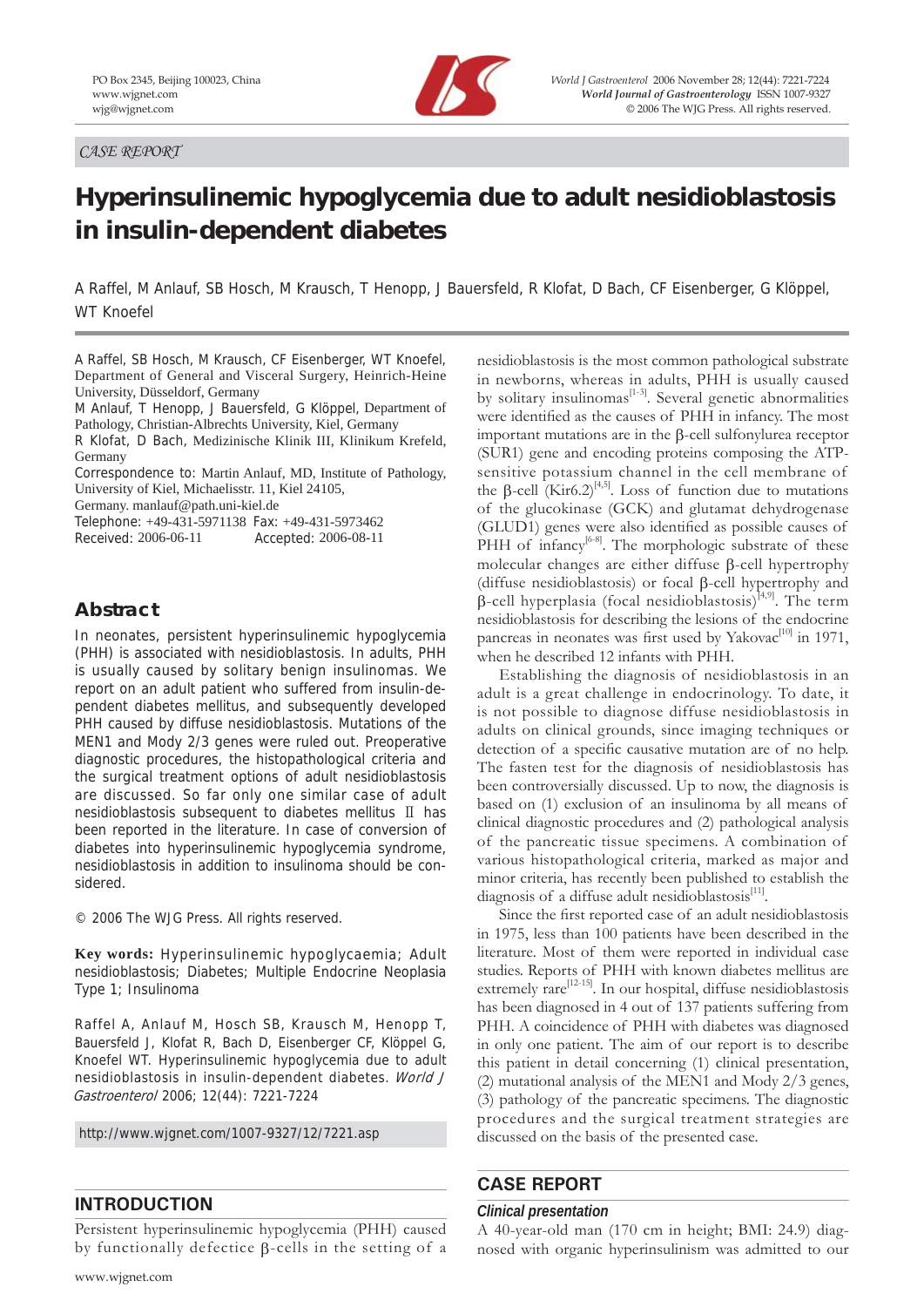hospital. The previous medical history was marked by a primarily insulin-independent diabetes (type Ⅱ). Insulin treatment has been required over the past 6 years. At the age of 35, he developed an idiopathic facial nerve pareses and brainstem encepahlitis of unknown etiology. Family history showed no pathologic findings, except diabetes of a grandmother. On the onset of diabetes, his blood sugar rose to 3800 mg/L with elevated HbA1c (8.0%). The patient was started on insulin treatment. During three hospital admissions for hyperglycemia over a 5-year period, blood sugar levels were often higher than 4000 mg/L and he was treated with insulin. Starting in 2005, the insulin treatment began to reduce and two months later discontinued, because of normalized serum glucose levels. He was admitted to hospital for symptoms of hyperadrenergic reactions and neuroglycopenic symptoms of confusion and somnolence due to hypoglycemia with blood sugar levels of 250 mg/L.

Diagnosis with a pathological fasting test indicated hypoglycemia. Blood sugar levels were repeatedly reduced to 300 mg/L with typical neuroglycopenic symptoms. The insulin level was up to 93.3 mU/L with a raised insulin index of 2-3. Exogenous insulin intake could be excluded by C-peptide levels. Unfortunately, the real C-peptide level could not be specified because of insufficient terms of transport (external laboratory). Insulin antibodies were negative. Attempts to localize an insulinoma with computed tomography (CT), ultrasound (US) of the abdomen and endoscopic ultrasound (EUS) were unsuccessful.

Laparotomy was performed and the pancreas was completely exposed and investigated by bimanual palpation and intraoperative ultrasound. A spleen preserving pancreatic-tail resection was performed because of a suspected small tumor in the tail of the pancreas. The patient's postoperative course was uneventful. Postoperatively, he displayed no signs of recurrent hypoglycemia. The blood sugar levels measured rose up to 1660-2430 mg/L, therefore low dose insulin application was necessary. The patient was discharged on the seventh postoperative day.

The patient and his family doctor reported recurrent diabetes metabolism over the previous 5 mo during a nine month follow-up after surgery (blood sugar levels: 300-2420 mg/L depending on insulin intake). Unfortunately, a reassessment of the diabetes was declined by the patient at the time.

#### *Mutational analysis*

Genetic sequence analysis of the exons 2-10 of the MEN1 gene on chromosome 11q13 as previously described<sup>[16,17]</sup>, was performed for differential diagnosis. The genetic make-up ruled out a molecular germline mutation in the MEN1 gene. Additional genetic sequence analyses of the glukokinase-gene of exon 1A-10 on chromosome 7p15-p13 were performed. Mutations pointing to maturity diabetes of the young Typ 2 were excluded. In addition, genetic sequence analyses of exons 1-10 of the hepatic nuclear factor 1 alpha gene for MODY Typ 3 were negative.

#### *Histopathological analysis*

Pathological examinations were done using serial sections from different regions of the specimens which were immunohistochemically stained, by the avidin-biotincomplex (ABC) method with a monoclonal antibody against insulin (BioGenex, San Ramon, Canada, primary dilution 1:40) and polyclonal antibodies against glucagon (BioGenex, dilution: 1:60), somatostatin (Dako, Glostrup, Denmark, dilution: 1:200) and pancreatic polypeptide (DAKO, dilution: 1:5000). Appropriate controls were performed in order to ascertain the staining specificity. Histological and immunostained pancreatic sections were analyzed by three different pathologists in a doubleblind fashion. Histological criteria for nesidioblastosis in adults were used to evaluate the sections<sup>[11]</sup>. Age- and sex-matched control pancreatic specimens were used as references.

Gross examination and step sectioning of the pancreatic samples excluded the presence of an endocrine tumor. The lobular architecture of the exocrine parenchyma was preserved. The pancreatic duct was patent and of normal size. There was no evidence of amyloid deposits or a quantitative disturbance of beta-cells. A consistent finding was the presence of multiple enlarged islet cells, whose arrangement often produced a lobulated islet pattern. Cytologically, a considerable subpopulation of endocrine cells showed enlarged and hyperchromatic nuclei (Figure 1A). These cytological changes were seen in more than 2/3 of the islets. Using immunohistochemistry and subsequent staining with hematoxylin, the cytologically conspicuous endocrine cells were identified as beta-cells (Figure 1B). In contrast, glucagon, somatostatin and pancreatic polypeptide cells did not reveal any cytologic abnormalities (Figure 1C). The subcellular distribution of insulin was regular and apparently equal amounts of C-Peptide were seen. There was no evidence of an expression of the nuclear proliferation antigen ki-67 within the islets. According to this histopathological analysis the patient fulfilled the recently described "major criteria" of a diffuse nesidioblastosis in adults<sup>[11]</sup>.

#### **DISCUSSION**

Nesidioblastosis was detected and diagnosed in 4 patients out of a series of 137 patients treated for organic hyperinsulinism at our hospital. One of them was diagnosed by clinically reversing a highly insulindependant diabetes. Diagnosis of nesidioblastosis was established by (1) exclusion of an insulinoma by all means of clinical diagnostic procedures and (2) by pathological examination revealing the characteristic signs of a diffuse nesidioblastosis.

Preoperative localization by CT-scan, abdominal ultrasound and endoscopic ultrasound (EUS) failed to detect an endocrine tumor. An indication for surgery was based on hypoglycemia in the presence of elevated insulin levels and excluding exogene insulin intake by C-peptide levels and screening for sulfonylureas.

After completely exposing the pancreas and investigation by bimanual palpation and intraoperative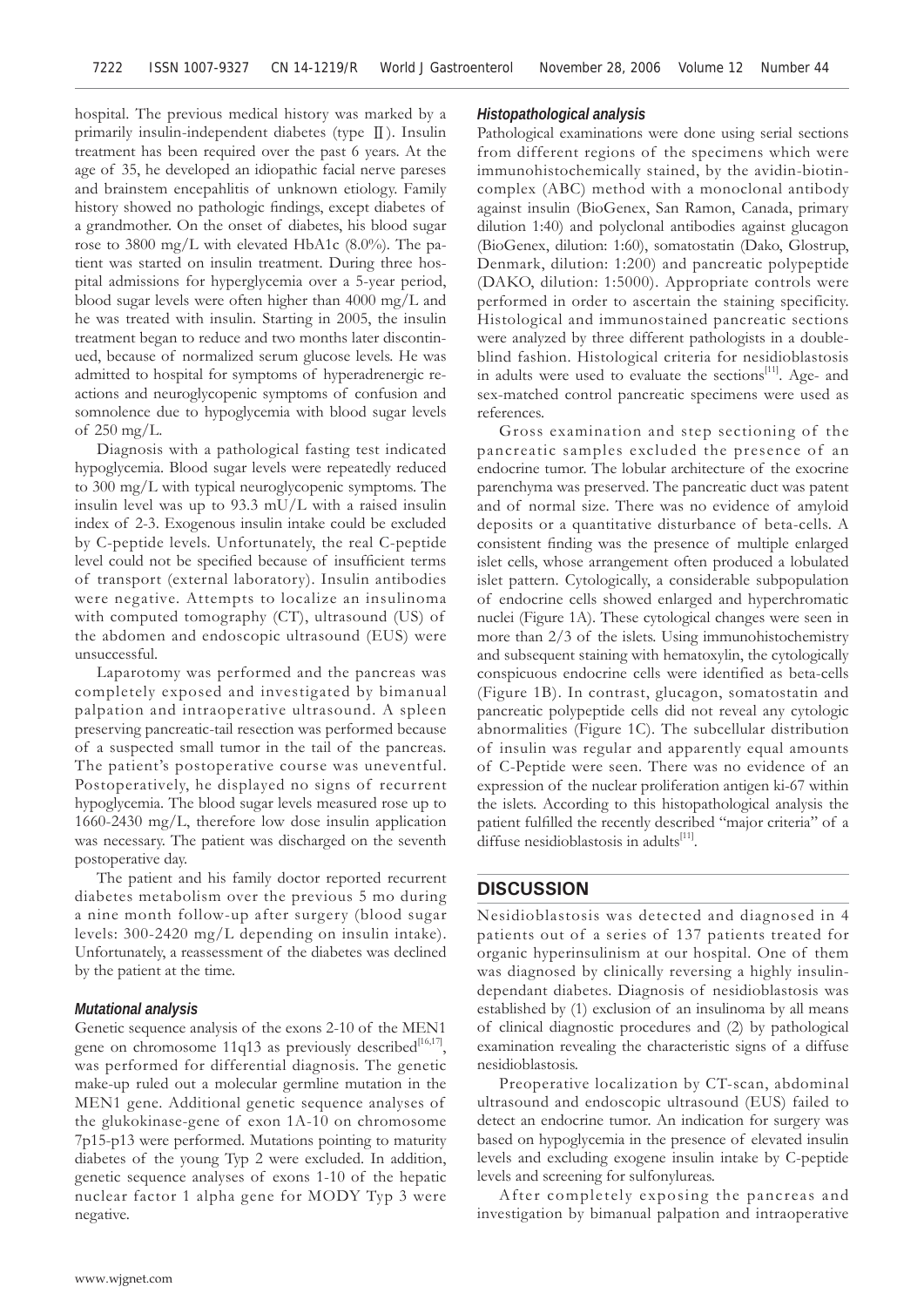

**Figure 1** Histopathological features of diffuse nesidioblastosis. **A:** HE stained sections demonstrating a prominent lobulation of an islet. Some of the endocrine cells showing hyperchromatic and enlarged nuclei are labelled with arrows. **B**, **C**: Adjacent section analysis demonstrating cytoplasmic positivity for proinsulin (PRO-INS) in those endocrine cells with hyperchromatic nuclei (arrows in **B**). In contrast, these cells are negative for somatostatin (SOM) (arrows in **C**).

ultrasound, a small tumor in the tail of the pancreas was suspected and a spleen preserving pancreatic-tail resection was performed. Nesidioblastosis was diagnosed postoperatively by the pathologist according to the recently published major and minor criteria for nesidioblastosis in adults $^{[11]}$ .

Our knowledge of the pathogenesis of PHH in infants has expanded in recent years. Some genetic abnormalities underlie the disease. The most important genetic defects are inactivating mutations on chromosome 11 (SUR1 and  $\text{Kir6.2}^{[4,5]}$ . Gain-of-function mutations of the glucokinase gene (GCK) and glutamate dehydrogenase genes are infrequent  $(GLUD1)^{[11]}$ . Because of the patient's young age, a subgroup of diabetes mellitus, a maturity onset diabetes of the youth (MODY), should be discussed for differential diagnosis. So far 6 different types of MODY have been diagnosed. Glucokinase plays a critical role in

the insulin secretion in β-cells. Heterozygous mutations in the glucokinase-encoding gene (GCK) results in the reduction of encymatic activity (MODY 2)<sup>[18,19]</sup>. Loss of function mutations in GCK could be ruled out as a possible reason for hyperglycemia in our patient.

The diagnosis and treatment of an adult nesidioblastosis still remain an open issue. There are no imaging techniques to differentiate focal from nonfocal (diffuse) organic hyperinsulinism. Frequently, insulin-producing tumors are less than 10 mm in diameter and may therefore escape preoperative detection. Additionally, preoperative imaging as EUS can yield misleading findings in the pancreas[20]. An intra-arterial calcium stimulation test may be able to differentiate focal hyperactive β-cells from diffuse hypertophic  $\beta$ -cells<sup>[21-23]</sup>. Due to the failure of the modern imaging techniques in these patients, the localization of pathologic increased insulin secretion would be a diagnostic tool for the surgeon to help avoid blind pancreatic resection. The treatment of adult nesidioblastosis is surgical resection. However, the line between 'too much' and 'too less' resection, with the risk of endocrine and exocrine pancreatic insufficiency and recurrent hypoglycemia is very narrow. Nesiodioblastosis has to be considered in all cases without localized insulinoma because it has been recently shown that this disease can be present in up to 4% of patients with PHH<sup>[11]</sup>. In the case of recurrence, a secondary surgical intervention with further pancreatic resection is necessary. In our case, hypoglycemia may be life threatening, but the risk of lifetime diabetes should be considered as well. Nowadays, recurrent pancreatic resections can be performed with low risk in specialized centers.

The present case illustrates a very rare coincidence of diabetes and adult nesidioblastosis. Up to now, only four cases with organic hyperinsulinism and diabetes have been reported $\overline{a}^{[12-15]}$ . Our case is the second description of a concomitant adult nesidioblastosis and diabetes type Ⅱ. In summary, diabetes can be reversed by functionally defective hypertrophic β-cells. In the case of reversing diabetes, an organic hyperinsulinemic hypoglycemia should be considered as a differential diagnosis.

## **REFERENCES**

- 1 **DeLellis RA**, Heitz PU, Lloyd RV, Eng C. WHO classification of tumors. Pathology and genetics of tumours of endocrine organs. Lyon: IARC Press, 2004
- 2 **Fajans SS**, Floyd JC Jr. Fasting hypoglycemia in adults. *N Engl J Med* 1976; **294**: 766-772
- 3 **Kloppel G**, Willemer S, Stamm B, Hacki WH, Heitz PU. Pancreatic lesions and hormonal profile of pancreatic tumors in multiple endocrine neoplasia type I. An immunocytochemical study of nine patients. *Cancer* 1986; **57**: 1824-1832
- 4 **Reinecke-Luthge A**, Koschoreck F, Kloppel G. The molecular basis of persistent hyperinsulinemic hypoglycemia of infancy and its pathologic substrates. *Virchows Arch* 2000; **436**: 1-5
- 5 **Glaser B**. Hyperinsulinism of the newborn. *Semin Perinatol*  2000; **24**: 150-163
- 6 **Glaser B**, Kesavan P, Heyman M, Davis E, Cuesta A, Buchs A, Stanley CA, Thornton PS, Permutt MA, Matschinsky FM, Herold KC. Familial hyperinsulinism caused by an activating glucokinase mutation. *N Engl J Med* 1998; **338**: 226-230
- 7 **Sempoux C**, Guiot Y, Dahan K, Moulin P, Stevens M, Lambot V, de Lonlay P, Fournet JC, Junien C, Jaubert F, Nihoul-